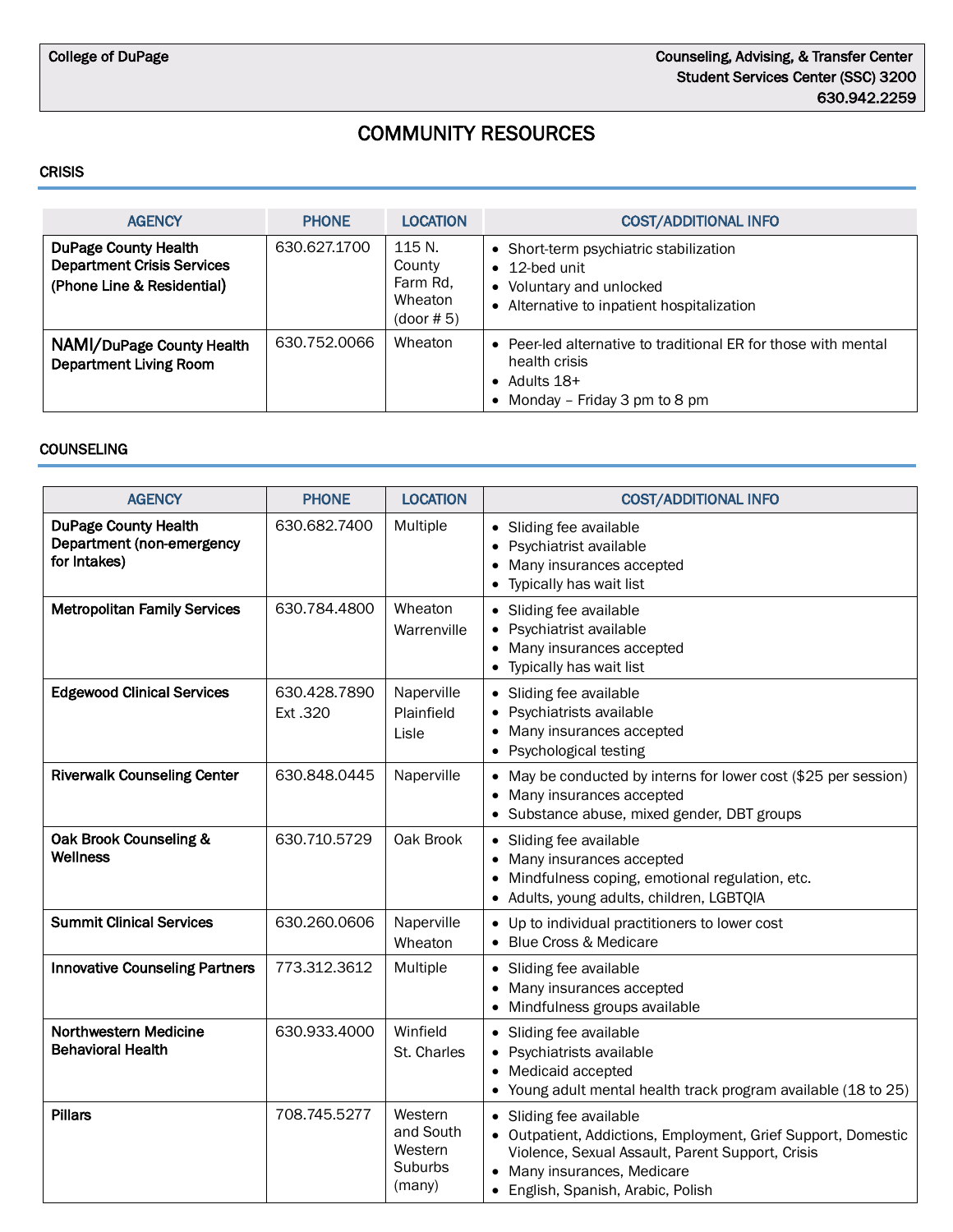| Insight Behavioral Health<br><b>Centers</b> | 312.239.6016 | Oakbrook<br>Northbrook<br>Evanston | • Mood and anxiety; eating recovery<br>• Comprehensive, mindfulness-based<br>• Residential, partial hospitalization, intensive outpatient<br>• Out-of-pocket or insurance                                                                                                 |
|---------------------------------------------|--------------|------------------------------------|---------------------------------------------------------------------------------------------------------------------------------------------------------------------------------------------------------------------------------------------------------------------------|
| <b>Thresholds</b>                           |              | Chicago<br>Westmont                | • Early intervention programs for emerging adulthood with<br>intensive outpatient needs (decrease symptoms & prevent<br>hospitalization)<br>• Multidisciplinary (therapy, peer mentors, supported<br>employment, family support)<br>• Accepts most insurance and Medicaid |

# **HOMELESSNESS**

| <b>AGENCY</b>                                                   | <b>PHONE</b>                 | <b>LOCATION</b>                             | <b>COST/ADDITIONAL INFO</b>                                                                                                                                                  |
|-----------------------------------------------------------------|------------------------------|---------------------------------------------|------------------------------------------------------------------------------------------------------------------------------------------------------------------------------|
| <b>DuPage Pads</b>                                              | 630.682.3846                 | Variable,<br>throughout<br>DuPage<br>County | Interim Overnight Housing<br>$\bullet$<br>Client services (basic needs assistance, laundry & shower,<br>groups & workshops)<br>Career & employment Assistance                |
| <b>Catholic Charities (Hope</b><br>House)                       | 630.495.8008<br>630.941.3868 | Lombard<br>Villa Park                       | • Transitional housing<br><b>Emergency services</b>                                                                                                                          |
| <b>Community Housing</b><br><b>Association of DuPage (CHAD)</b> | 630.456.4452                 | Wheaton                                     | • Offers below market rents to income qualified applicants                                                                                                                   |
| 360 Youth Services                                              | 630.717.9408<br>ext. 1148    | Naperville<br>Lisle<br>Aurora               | • Transitional Housing<br>For young adults (18 to 24)<br>Offers men, women, and LBTQ programs<br>Structured program focusing on life skills<br>24/7 support, up to 24 months |
| <b>Bridge Communities</b>                                       | 630.545.0610                 | Glen Ellyn                                  | • Transitional Housing<br>Case management<br><b>Educational services</b><br>Must be over 21 and have at least 1 child under 18                                               |
| <b>Wheaton Youth Outreach</b>                                   | 630.682.1910                 |                                             | <b>Transitional Housing</b><br>٠<br>Case management<br>• Ages 17 to $24$                                                                                                     |

## DOMESTIC VIOLENCE

| <b>AGENCY</b>                                                                         | <b>PHONE</b> | <b>LOCATION</b>                                             | <b>COST/ADDITIONAL INFO</b>                                                                                                                                                                                       |
|---------------------------------------------------------------------------------------|--------------|-------------------------------------------------------------|-------------------------------------------------------------------------------------------------------------------------------------------------------------------------------------------------------------------|
| <b>YWCA Metropolitan Chicago</b><br>Sexual Assault Services -<br><b>Family Center</b> | 630.790.6600 | Addison                                                     | • Individual & group counseling<br>• Anonymous phone counseling<br>• Help with police & court processes<br>• Emergency shelter                                                                                    |
| <b>Family Shelter Service</b>                                                         | 630.469.5650 | Wheaton                                                     | • Supportive case management<br>• Support groups<br>• Assistance with order of protection<br>• Emergency shelter<br>• Spanish-speaking                                                                            |
| <b>Pillars</b>                                                                        | 708.745.5277 | Western<br>and South<br>Western<br><b>Suburbs</b><br>(many) | • Sliding fee available<br>• Outpatient, Addictions, Employment, Grief Support, Domestic<br>Violence, Sexual Assault, Parent Support, Crisis<br>• Many insurances, Medicare<br>• English, Spanish, Arabic, Polish |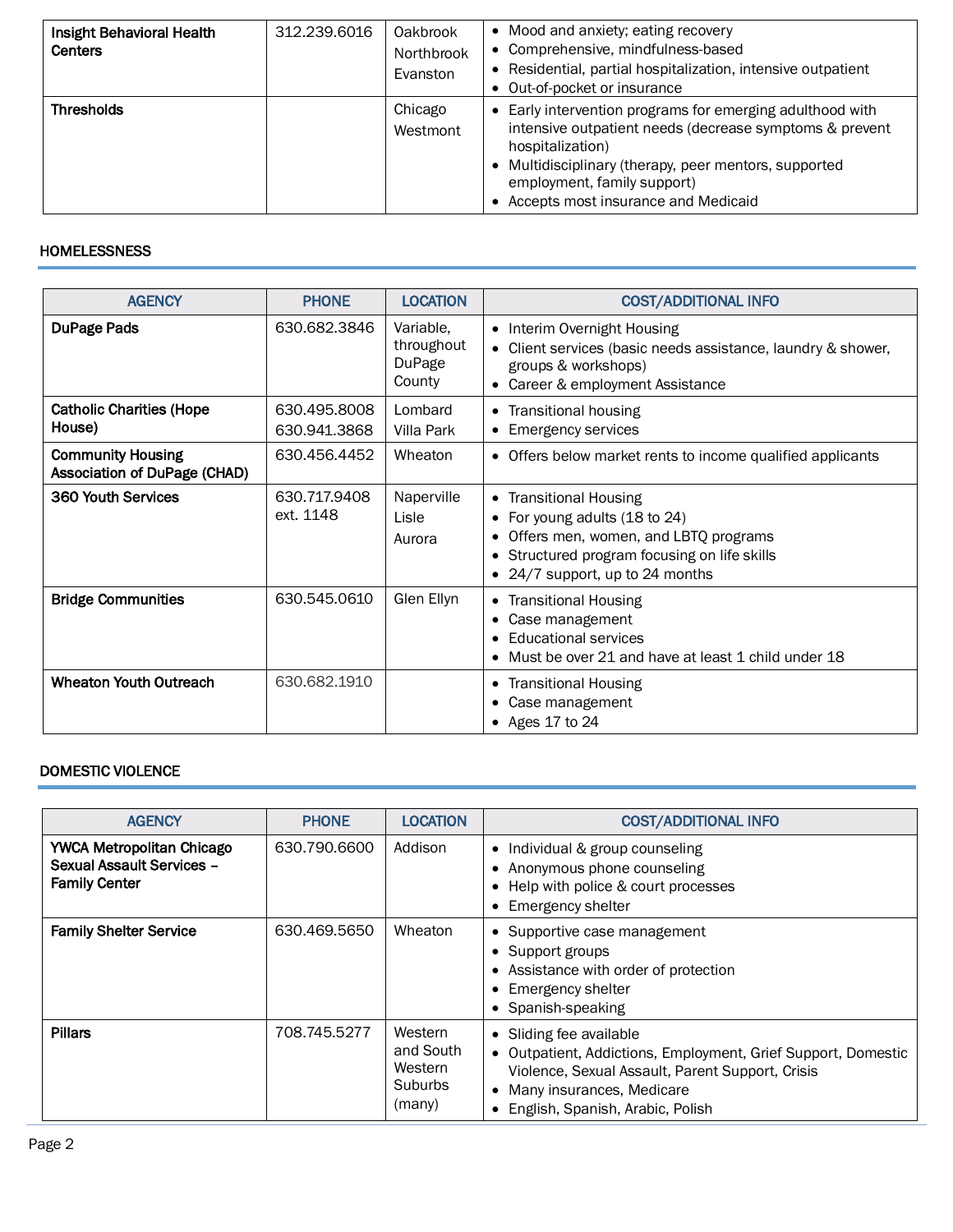| <b>AGENCY</b>          | <b>PHONE</b> | <b>LOCATION</b>                                      | <b>COST/ADDITIONAL INFO</b>                                                                                                                                                                                       |
|------------------------|--------------|------------------------------------------------------|-------------------------------------------------------------------------------------------------------------------------------------------------------------------------------------------------------------------|
| <b>Jubilee Village</b> | 630.665.1584 | Wheaton                                              | • Transitional Housing for young, single moms<br>• Must be 18 to 24 to qualify<br>• Must be pregnant with, or parenting first child<br>• Counseling, case management, vocational training                         |
| <b>Pillars</b>         | 708.745.5277 | Western<br>and South<br>Western<br>Suburbs<br>(many) | • Sliding fee available<br>• Outpatient, Addictions, Employment, Grief Support, Domestic<br>Violence, Sexual Assault, Parent Support, Crisis<br>• Many insurances, Medicare<br>• English, Spanish, Arabic, Polish |

#### SUBSTANCE ABUSE

| <b>AGENCY</b>                              | <b>PHONE</b> | <b>LOCATION</b> | <b>COST/ADDITIONAL INFO</b>                                                                                                                            |
|--------------------------------------------|--------------|-----------------|--------------------------------------------------------------------------------------------------------------------------------------------------------|
| <b>Serenity House</b>                      | 630.620.6616 | Addison         | • Outpatient, intensive outpatient, DUI, halfway houses                                                                                                |
| Gateway                                    | 630.966.7400 | Aurora          | Adult Intensive Outpatient Aftercare program<br>$\bullet$                                                                                              |
| <b>Health Alternative Systems</b><br>(HAS) | 630.344.0001 | Wheaton         | • Offers gender-specific programming (diversity focused)                                                                                               |
| <b>Breaking Free</b>                       | 630.897.1003 | Aurora          | • Education, prevention, counseling services                                                                                                           |
| Woodridge Interventions                    | 630.968.6477 | Woodridge       | Residential treatment programs for adolescents and adults<br>$\bullet$<br>• Step-down recovery home for older teens<br>• Outpatient treatment services |

## VETERANS

| <b>AGENCY</b>                                      | <b>PHONE</b> | LOCATION | <b>COST/ADDITIONAL INFO</b>                                                                            |
|----------------------------------------------------|--------------|----------|--------------------------------------------------------------------------------------------------------|
| <b>Edward Hines VA Hospital</b>                    | 708.202.8387 | Hines    | • Primary and specialty health care services for veterans                                              |
| Aurora Vet Center                                  | 630.585.1853 | Aurora   | • Community-based outpatient Hines VA clinic<br>Individual, group, family, substance abuse, employment |
| <b>Healthcare for Homeless</b><br>Veterans Program | 708.202.4960 | Hines    | • Assistance with VA healthcare, programs, benefits                                                    |
| <b>Veterans Assistance</b><br>Commission           | 630.407.5655 | Wheaton  | • Annual, one-time, emergency financial assistance program                                             |
| <b>MSHV Freedom Commissary</b>                     | 630.871.8387 | Wheaton  | • Free thrift store for clothing, household, basic needs                                               |

# HELPLINES (24 HOURS/DAY, FREE, CONFIDENTIAL)

| <b>AGENCY</b>                                                        | <b>PHONE</b>          | <b>SERVICE</b>                                                                                                                                                                                                |
|----------------------------------------------------------------------|-----------------------|---------------------------------------------------------------------------------------------------------------------------------------------------------------------------------------------------------------|
| <b>DuPage County Health Department</b><br><b>Crisis Intervention</b> | 630.627.1700          | • Support system for mental health emergencies<br>Urgent mental health issues that require immediate<br>attention such as (suicidal thoughts, homicidal<br>threats, and symptoms of serious mental illnesses) |
| National Suicide Prevention Lifeline<br>(press 1 for veterans)       | 1.800.273.TALK (8255) | Support for people in distress, prevention and crisis<br>resources for you or your loved ones                                                                                                                 |